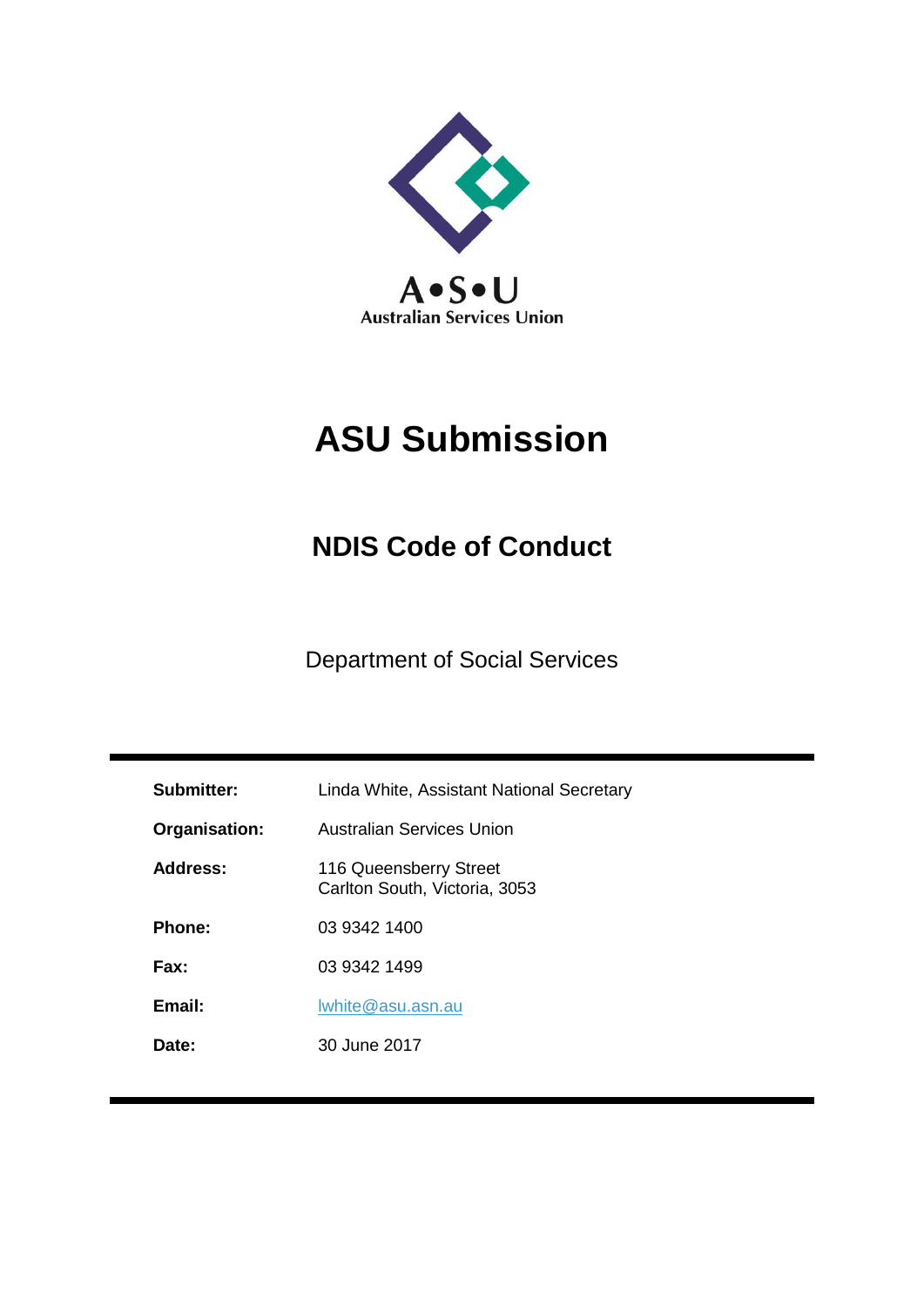# **Contents**

| 2.             |                                                                                     |  |
|----------------|-------------------------------------------------------------------------------------|--|
| 3 <sub>1</sub> |                                                                                     |  |
| 4.             |                                                                                     |  |
| 5.             | Investment in workforce development and training is paramount to ensuring a quality |  |
|                | 6. The need for the Code to be developed in conjunction with the workforce5         |  |
| 7.             |                                                                                     |  |
| 8.             | The need to ensure procedural fairness for workers as part of the Code  8           |  |
|                |                                                                                     |  |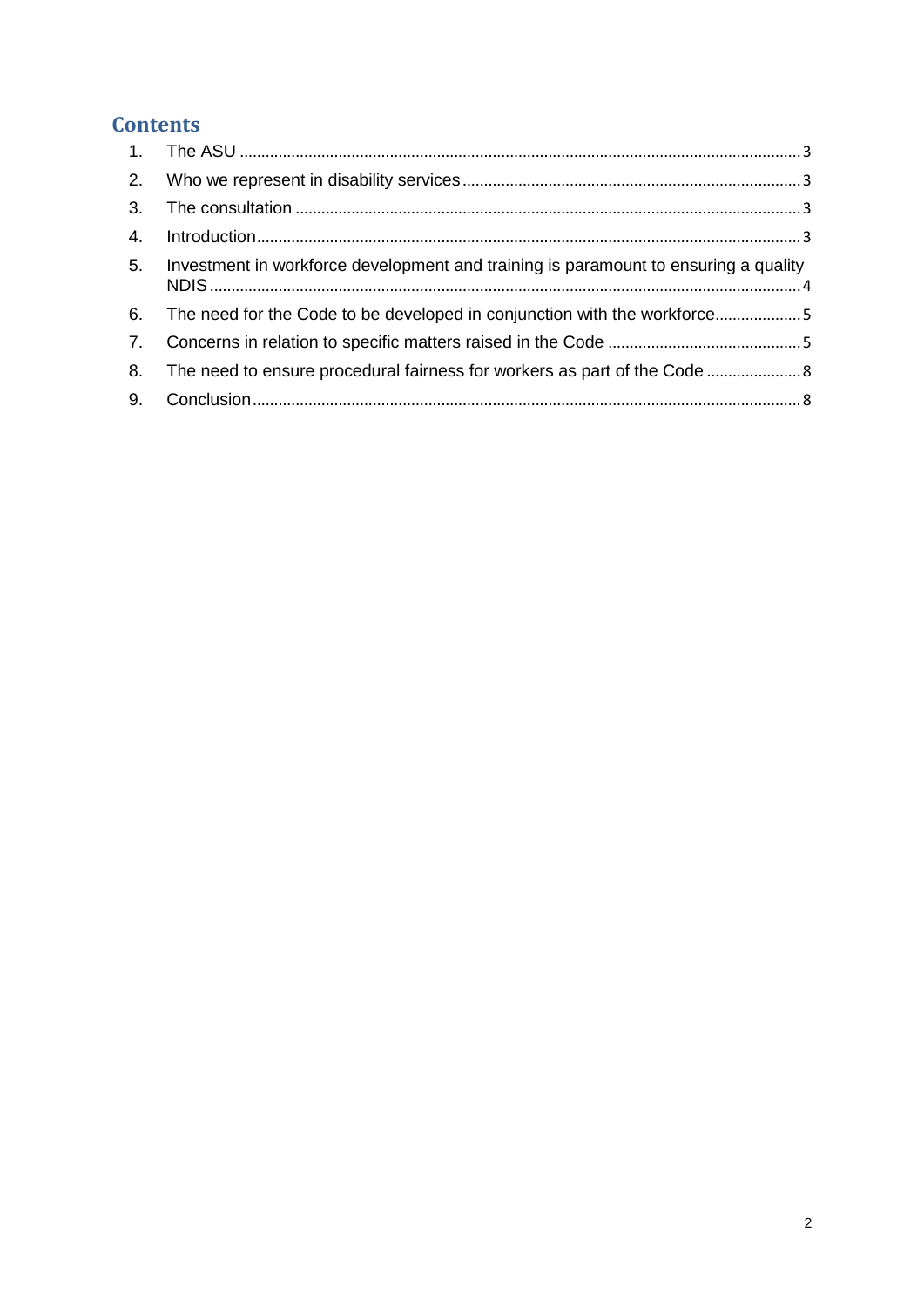### <span id="page-2-0"></span>**1. The ASU**

The Australian Services Union (ASU) is one of Australia's largest unions, representing approximately 135,000 members.

The ASU was created in 1993. It brought together three large unions – the Federated Clerks Union, the Municipal Officers Association and the Municipal Employees Union, as well as a number of smaller organisations representing social welfare workers, information technology workers and transport employees.

Currently ASU members work in a wide variety of industries and occupations because the Union's rules traditionally and primarily cover workers in the following industries and occupations:

- Disability support
- Social and community services
- Local government
- State government
- Transport, including passenger air and rail transport, road, rail and air freight transport
- Clerical and administrative employees in commerce and industry generally
- Call centres
- Electricity generation, transmission and distribution
- Water industry
- Higher education (Queensland and South Australia)

The ASU has members in every State and Territory of Australia, as well as in most regional centres. Around 50% of ASU members are women, the exact percentage varies between industries, e.g. in social and community services around 70% of our members are women.

#### <span id="page-2-1"></span>**2. Who we represent in disability services**

The ASU is the largest union of workers in the social and community services sector, which includes workers in disability support services across the country. We are the major NDIS union in Queensland, New South Wales, ACT, and South Australia. We also represent public sector disability support workers in Queensland.

The ASU's expertise in disability arises from representing the disability support workforce working in a range of different jobs roles including disability support work, care management and coordination, disability advocates, Local Area Coordinators, team leaders, and managers in disability providers.

#### <span id="page-2-2"></span>**3. The consultation**

The ASU is pleased to provide this submission to Department of Social Services consultation into the National Disability Insurance Scheme (**NDIS**) Code of Conduct (**the Code**).

In preparing this submission we have consulted widely with our members who work as disability support workers. Further, we conducted a survey of 448 ASU members in relation to the proposed Code.

#### <span id="page-2-3"></span>**4. Introduction**

The National Disability Insurance Scheme is being rolled out across Australia and is due to be fully rolled out by 2020. The scheme will provide greater choice and control for people with disability over the types of supports they need, when they need them and how they want them delivered to help them lead more independent lives. The Code is an important step in ensuring that participants are delivered supports in a safe and ethical way.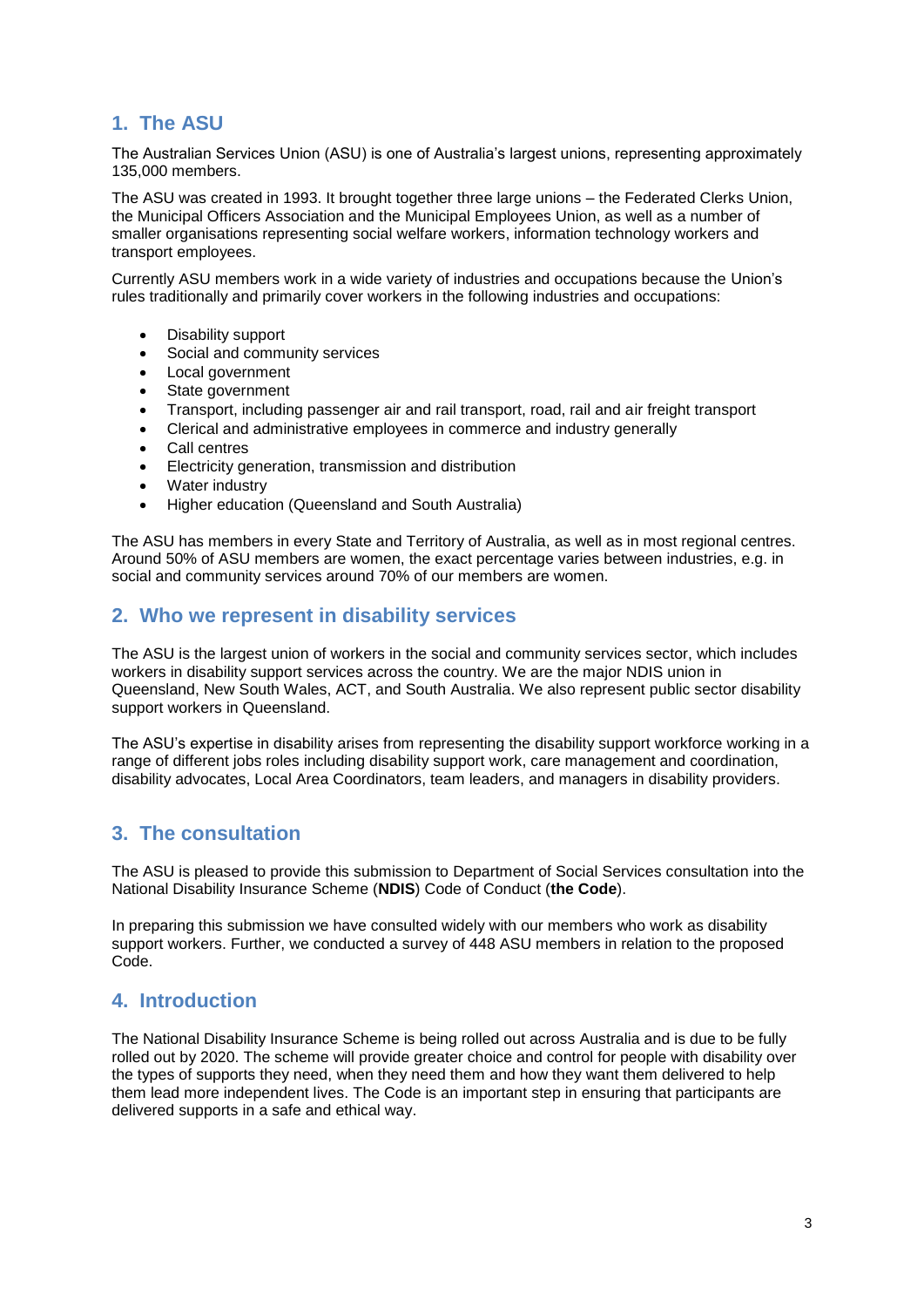However, it is critical that the Code is not introduced in a vacuum. As it presently stands, the Code appears, in some ways, to be divorced from the NDIS funding model.

NDIS pricing assumes that only 5% of time excluding leave (which works out to just 3 minutes an hour) is not directly with participants or travelling between clients. This simply does not adequately allow for the necessary administration, training, peer support, team meetings, and supervision that is required in the role of a disability support worker.

ASU members support a Code that ensures that quality and safe supports are delivered. It is proposed that a breach of the Code would attract serious compliance and enforcement action, including banning workers from working under the NDIS and fines on workers of up to \$45,000. Accordingly, it is critical that the Code is clear and practical, that workers have a proper opportunity to understand their obligations, and are resourced to not only allow them to meet their obligations under the Code, but also develop their skills and deliver high quality services to the people with disabilities that they support. Further, workers also have important rights that should not be undermined by the Code.

Accordingly, this submission will address four key areas:

- 1. Investment in workforce development and training is paramount to ensuring a quality NDIS;
- 2. The need for the Code to be developed in conjunction with the workforce;
- 3. Concerns in relation to specific matters raised in the Code; and
- 4. The need to ensure procedural fairness for workers as part of the Code.

#### <span id="page-3-0"></span>**5. Investment in workforce development and training is paramount to ensuring a quality NDIS**

The ASU is concerned that workers will not get access to adequate training and support to understand the Code and to fully implement the Code in their day to day work. Current training arrangements for NDIS workers are wholly inadequate.

Many of the obligations set out in the Code will require workers to continuously develop new skills and qualifications relevant to the diverse needs of individual clients. In particular, under the NDIS there will be:

- Need for greater specialisation to reflect individual needs of people with disability (e.g. menstrual support, nutrition support, music/art/sport therapy and activities);
- Need for greater multi-disciplinary skill-sets for workers to be able to specialise across multiple clients (e.g. being able to work with high needs and low needs clients, with physical and intellectual disability, early intervention, aged care / mental health interface); and
- Focus on person-centred service delivery (e.g. importance of relational skills and relevant specialisation e.g. CALD, LGBTIQ, ATSI).

These skills are essential to ensure that the individual rights of participants are promoted.

However, there is currently no person-centred professional development plan for the NDIS workforce. The capacity for NDIS workers to have their skills recognised, to develop new skills and to attain relevant person-centred qualifications is severely limited.

Furthermore, continuing professional development, in-house training and induction, and access to study leave is limited and varies across providers. As the sector becomes more competitive with the entrance of large for-profits in the market, access to these supports by workers will be further diminished as providers drive to reduce costs and increase profits.

Many of the obligations set out in the Code will require workers to have access to training and supervision. We fear that without significant investment of time and funding for training and education the Code will be ineffective in ensuring people with disability have access to safe and quality supports.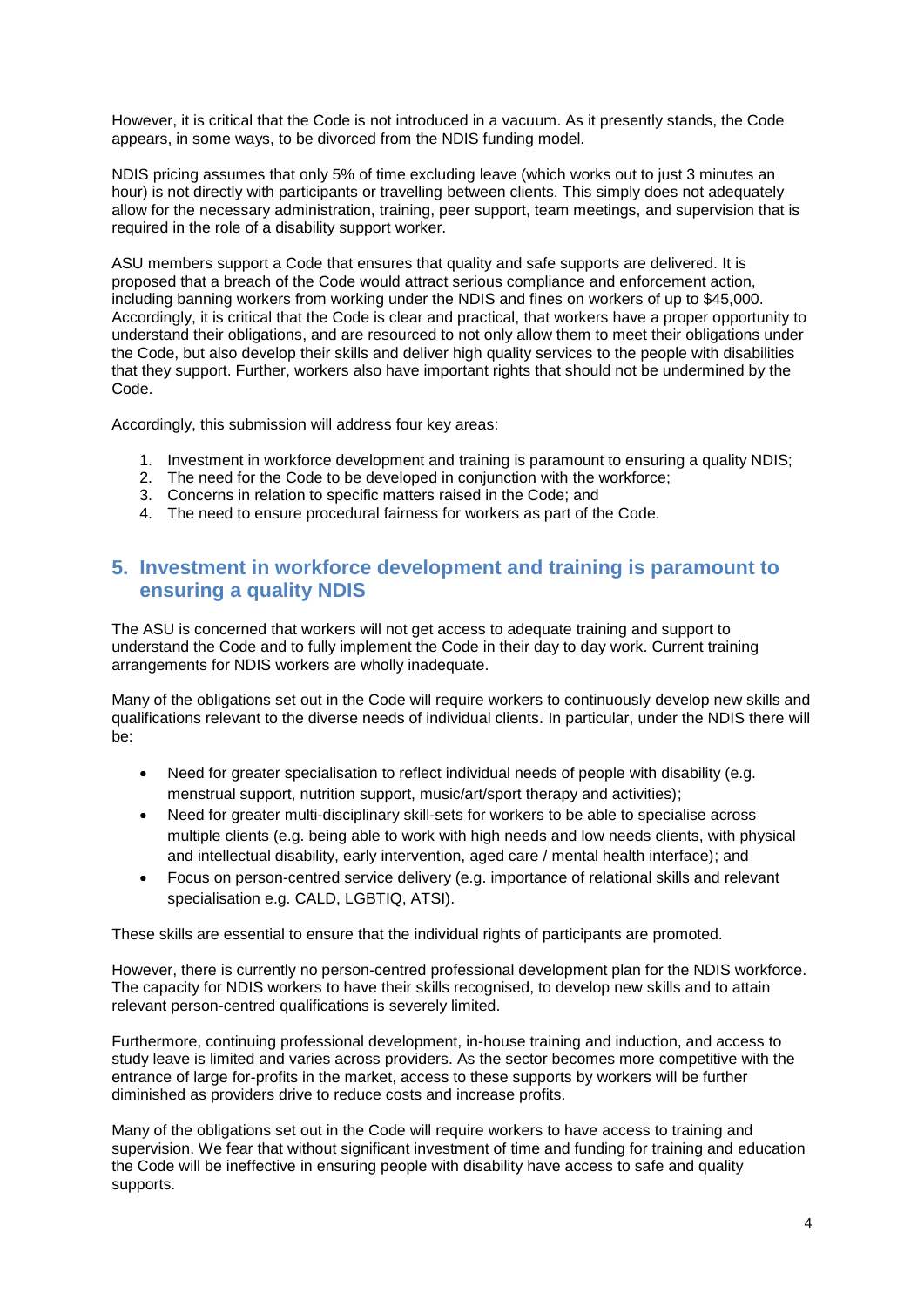In relation to training, our members told us the following:

*Workers need individual training and support to ensure they have the skills and abilities to manage and prevent violence, exploitation, neglect and abuse.* 

- *Chun, NSW*

*Is there funding for training in this area, especially for new workers in the field, also ongoing for those already employed?*

- *Sharon, Victoria*

*Need to ensure staff are trained on quality and safety standards and how to implement them and how to raise and act on their concerns.* 

- *Aaruv, QLD*

It is critical that a workforce development and training plan is developed in conjunction with the development of the Code. The Code will not in itself ensure a quality and safe NDIS. There must be a proactive focus on skills and quality, rather than a punitive approach that is applied after an issue arises.

#### <span id="page-4-0"></span>**6. The need for the Code to be developed in conjunction with the workforce**

The introduction of the Code represents a significant change to the regulation of disability support work. The consequences of a breach of the Code are significant and have the possibility of ending a worker's career. Disability support workers are the people who have extensive experience in delivering support to people with disability day in and day out. Accordingly, disability support workers should be at the heart of the development of the Code, not merely afforded an opportunity to comment on a proposed Code that has been developed without them.

In our recent survey of 448 disability support workers only 4% felt that NDIS workers have been adequately consulted about the Code by the Department of Social Services or the NDIA. Only 12% felt they were adequately informed or very well informed about the NDIS Quality and Safeguarding Framework and the Code.

To ensure the efficacy of the Code there needs to be buy-in from the workforce. This is more likely to happen where the workforce are treated as a partner in the development of the Code, rather than having a Code that they were not involved in developing imposed upon them.

## <span id="page-4-1"></span>**7. Concerns in relation to specific matters raised in the Code**

Generally, we do not take issue with the specific obligations set out in the Code. However, we wish to make a number of observations about specific elements of the Code that have been brought to our attention by ASU members, as set out below.

7.1 Promote individual rights to freedom of expression, self-determination and decision-making

The specific feedback we have in relation to this obligation under the Code is as follows:

- The Code should be clear that both people with disability *and their support workers* must not be discriminated against on the basis of the particular attributes set out in the Code.
- The expectation to take into account people with disability's values and beliefs in respect of culture, religion, ethnicity, gender, identity, age and disability may intersect with a worker's right to a workplace that is safe and free of discrimination. This should be expressly dealt with in relation to this expectation to ensure clarity as to the workers' and providers obligation in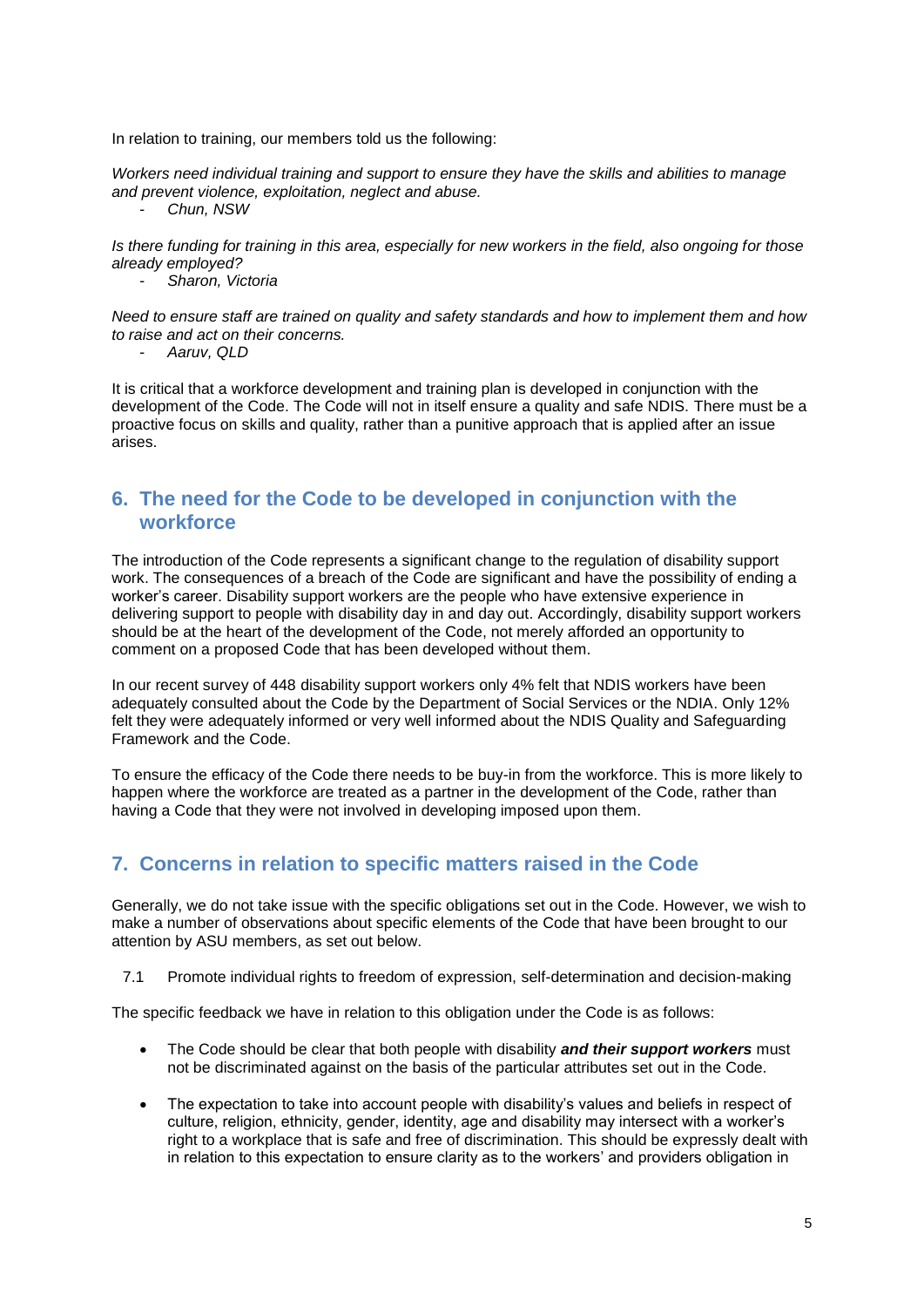this regard. Disability support workers' rights under state and federal equal opportunity legislation and occupational health and safety legislation must be taken into account.

 The obligation should expressly deal with the tension between people with disability's rights to self-determination and decision making, and providers and workers' duty of care to the people they support. On this issue, one member said the following:

*This is great in principle, but is very broad and may conflict with a duty of care with some clients who experience acute mental health issues or impaired cognitive function.* - *Helen, NSW*

- There should be conflict resolution assistance made available to deal with circumstances where there is a disagreement about supports between providers, families and carers of people with disability, or people with disability, to as best as possible avoid breakdowns in those relationships.
- 7.2 Actively prevent all forms of violence, exploitation, neglect and abuse

The specific feedback we have in relation to this obligation under the Code is as follows:

- It should be clear that providers (that is, employers) must have policies that deal with violence, exploitation, abuse and neglect, rather than it being stated as a mere aspiration.
- The expectation to have systems and procedures in place to adequately prevent violence. exploitation, neglect and abuse should fall on the organisations providing support, rather than the individual workers.
- The expectation that providers ensure staff have appropriate supervision and training to make sure workers are able to identify, monitor and act when harmful situations arise must be underpinned with funding to provide that supervision and training. As stated above, the current NDIS pricing model simply does not provide adequate time and funding for supervision and training of workers. Adequate supervision and training are key to ensuring a quality NDIS. On this issue, one of members said the following:

*Many staff will be working in isolation and there does not appear to be any capacity under NDIS for supervision/debriefing and team meetings. As a result it would be easy to overstep boundaries as there are no checks and balances.* 

- *Ben, WA*
- We are concerned that stating the obligation as being to "prevent" all forms of violence, exploitation, neglect and abuse is too high of a threshold. Workers do, and will continue to work hard to try to prevent harm to people with disability, but ultimately it is not something that is exclusively within their control. Workers are concerned that they will be subject to punishment because they did not prevent harm that they did not know about nor have control over. On this issue, our members said the following:

*Great principle, but scary if you fail to prevent "ALL" forms of violence, exploitation, neglect and abuse.* 

- *Sarah, Victoria*

*Report? Prevent is a big ask.*  - *Mark, South Australia*

*This may well go beyond the worker's capacity depending on the scale of threat that is faced. I would prefer, for example, "Diligently report all forms of violence, exploitation, neglect and abuse". Workers would have to be trained in whistleblowing procedures and know who to report it to if the agency they represent or work for is complicit in the abuse.* 

- *Azmeena, NSW*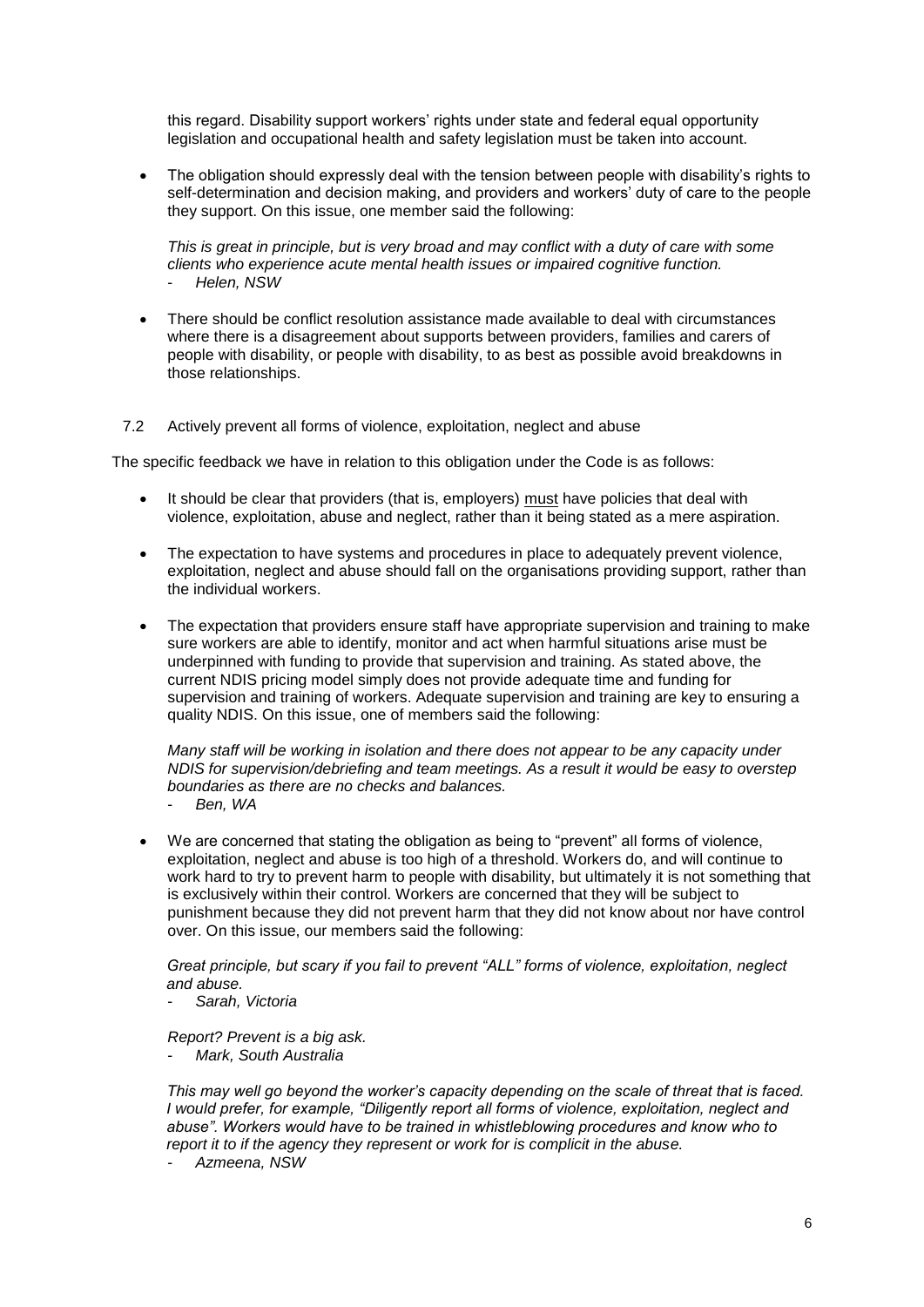*We cannot prevent violence and exploitation where it is client on client. We can have measures in place, but we cannot "prevent".*  - *Susie, NSW*

7.3 Provide supports in a safe and ethical manner with care and skill

The specific feedback we have in relation to this obligation under the Code is as follows:

- Disability support workers are overwhelmingly concerned to ensure that training be provided to ensure that workers develop and maintain the skills required to perform the work they are required to provide. The expectation that workers maintain competence in the supports they provide must be underpinned by adequate time and funding for training.
- The expectation that providers must offer reasonable supervision is limited by the fact that there is inadequate time and funding for supervision built in to the NDIS pricing model, as described above.
- On this issue, our members said the following:

*I support this point but the NDIS has to be prepared to put money into training as now there is no money for training.* 

- *Mandy, Queensland*

*Many providers do not. They do not encourage or provide specific training to match the needs of clients (eg. peg feeding) as they see it as a waste of cash.*  - *John, NSW*

*The care and skill may be minimal as the workforce will be "dumbed down" therefore the wages organisations are going to be able to afford to pay employees will mean that there will be more workers with a certificate level education rather than degree and/or years of skill. For example if someone with a degree is currently on \$30/hr is being expected to go down to \$22/hr, the worker would be financially better off working at Coles or Bunnings.* 

- *Agnes, Victoria*
- 7.4 Raise and act on concerns about matters that may impact on the quality and safety of supports provided to people with disability

Disability support workers are concerned about repercussions in their employment should they raise concerns their employer does not wish for them to raise. This is especially so given the increasingly precarious nature of the workforce, with increasing casualization in the sector. Workers must be protected by robust whistleblower protections. We wish to work more closely with DSS and the NDIA on ensuring that the whistleblower protections are built with the protection of workers and their livelihoods as a core consideration.

7.5 Keep appropriate records

The specific feedback we have in relation to this obligation under the Code is as follows:

- Clarity is needed as to what constitutes "appropriate" records, as presently the Code is not clear as to the nature of the records that must be kept.
- The expectation for workers to keep detailed and comprehensive records must be supported with adequate paid time for workers to do such administrative work. As stated above, the current pricing model only allows 3 minutes an hour of non-client facing time. This is inadequate to allow for the administration that may be required, let alone training and supervision requirements. We are concerned that workers will need to complete these records outside of their paid working hours in order to comply with the Code. On this issue, our members said the following: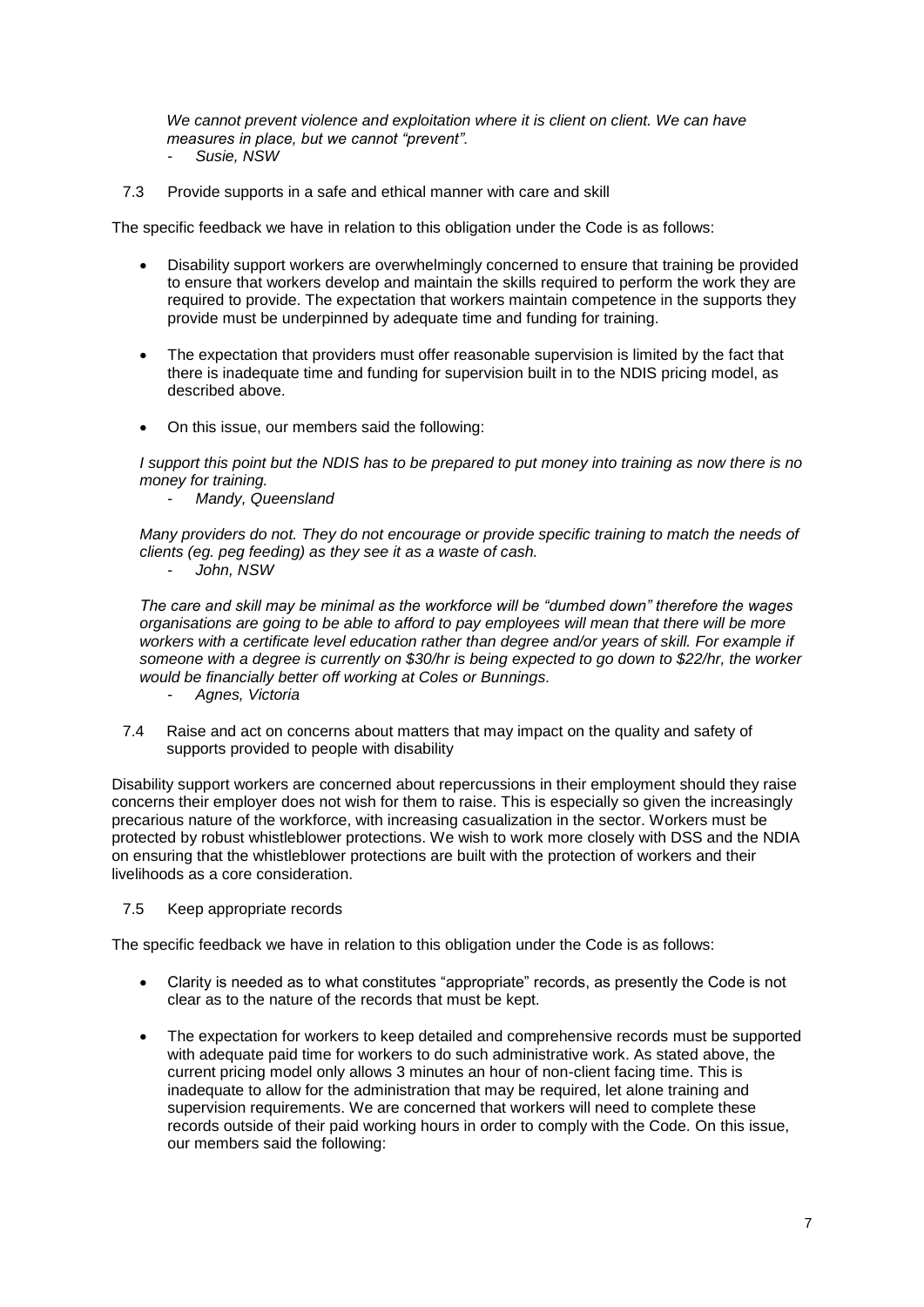*Issue here is timeshare between working with client and completing your paperwork. At present I don't know whether when the NDIS comes in here if we will have the time allocated to us to properly complete records.*

- *Gloria, Victoria*

*This is a fine expectation – but will workers have enough time and the appropriate work tools and resources to satisfy this?*

Bruce, SA

*I* have found this is becoming extremely hard to maintain due to the nature of administrative *requirements in the NDIS framework. Staff have to complete activity notes in their own time as there is no funding from NDIS clients to support this part of the process. As a result this has become harder to encourage and monitor.* 

- *Abdul, NSW*

#### <span id="page-7-0"></span>**8. The need to ensure procedural fairness for workers as part of the Code**

ASU members are very strongly of the view that the Code should contain clear commitments that workers will be afforded procedural fairness in the event of a complaint or investigation.

It should be expressly set out in the Code that in the event that a complaint is made in relation to a worker's conduct or that an investigation is commenced that:

- The worker is notified of any allegations that are made against them (including particulars of the allegations);
- The worker has an opportunity to respond to any allegations made against them;
- The worker is entitled to be represented in relation to the allegations or in any investigation.

These principles are presently protected in our industrial relations system, and should not be undermined by the Code. These principles are even more important given the grave consequences that can flow to a worker for a breach of the Code.

It is critical that workers are given an opportunity to respond to allegations at an early stage, to ensure that any information they are able to provide is as close as possible in time to the time of the alleged conduct.

There should also be a requirement that investigations are completed as soon as practicable (while not adversely affecting the quality of the investigation), given the impact uncertainty may have on a worker. We are also of the view that there should be some guidance provided in relation to circumstances in which a worker may be stood down or suspended. The impact of this would be particularly serious for casual workers, who would not be able to access any form of paid leave during such an investigation.

#### <span id="page-7-1"></span>**9. Conclusion**

ASU members support the introduction of the Quality and Safeguarding Framework and Code of Conduct as an important step in ensuring a quality and safe NDIS.

However, it is critical that workers are at the heart of the development of the Code, as they are ones most significantly impacted by the Code, and have a deep understanding of the requirements disability support work and how the Code will be implemented on the ground. Further, the Code must expressly protect NDIS workers' rights to procedural fairness in the event of a complaint or investigation.